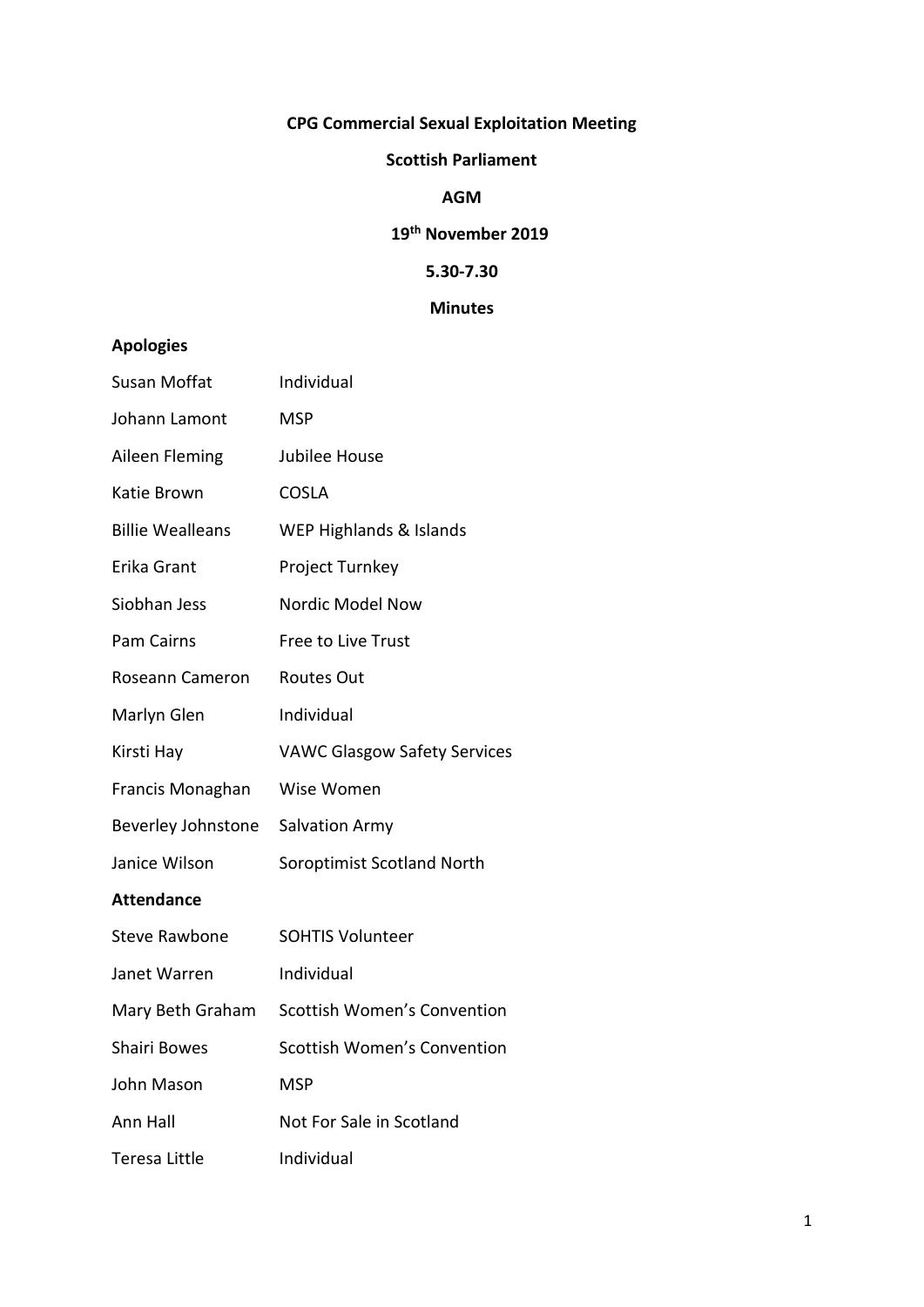| <b>Bryan Little</b>    | Individual                           |
|------------------------|--------------------------------------|
| Linda Thompson         | Women's Support Project              |
| <b>Alison Scott</b>    | <b>NHS Lothian</b>                   |
| <b>Bella Orpen</b>     | <b>Cardiff University</b>            |
| <b>Christine Uhlig</b> | <b>Evangelical Alliance Scotland</b> |
| Chris Ringland         | <b>Evangelical Alliance Scotland</b> |
| <b>Chris Hall</b>      | Not For Sale in Scotland             |
| Jeremy Balfour         | <b>MSP</b>                           |
| Rhoda Grant            | MSP (Co-convener)                    |
| <b>Ruth Maguire</b>    | MSP (Co-convener)                    |
| Joan McAlpine          | MSP (Co-Convener)                    |
| Jacci Stoyle           | <b>ACTS (Secretariat)</b>            |

#### **Minutes**

#### **Apologies**

Apologies were read out as listed above.

### **Agreeing the Minutes of the previous meeting**

Ruth Maguire (RM) opened the meeting and asked if the group could approve the Minutes of the previous meeting (24/9/19). They were unanimously approved.

#### **AGM Business**

Ruth Maguire thanked everyone who had contributed to the running of the CPG.

The co-conveners Rhoda Grant, Joan McAlpine and Ruth Maguire agreed to continue in their role and were proposed by Jeremy Balfour and seconded by John Mason; they were unanimously approved.

Jacci Stoyle agreed to continue as Secretariat and was proposed by Ruth Maguire and seconded by Rhoda Grant and was also unanimously approved.

Ruth Maguire proposed a vote of thanks for Kate Fry, Rhoda Grant's PA, for all her hard work and Chris Hall proposed a vote of thanks for Jacci Stoyle for all her hard work.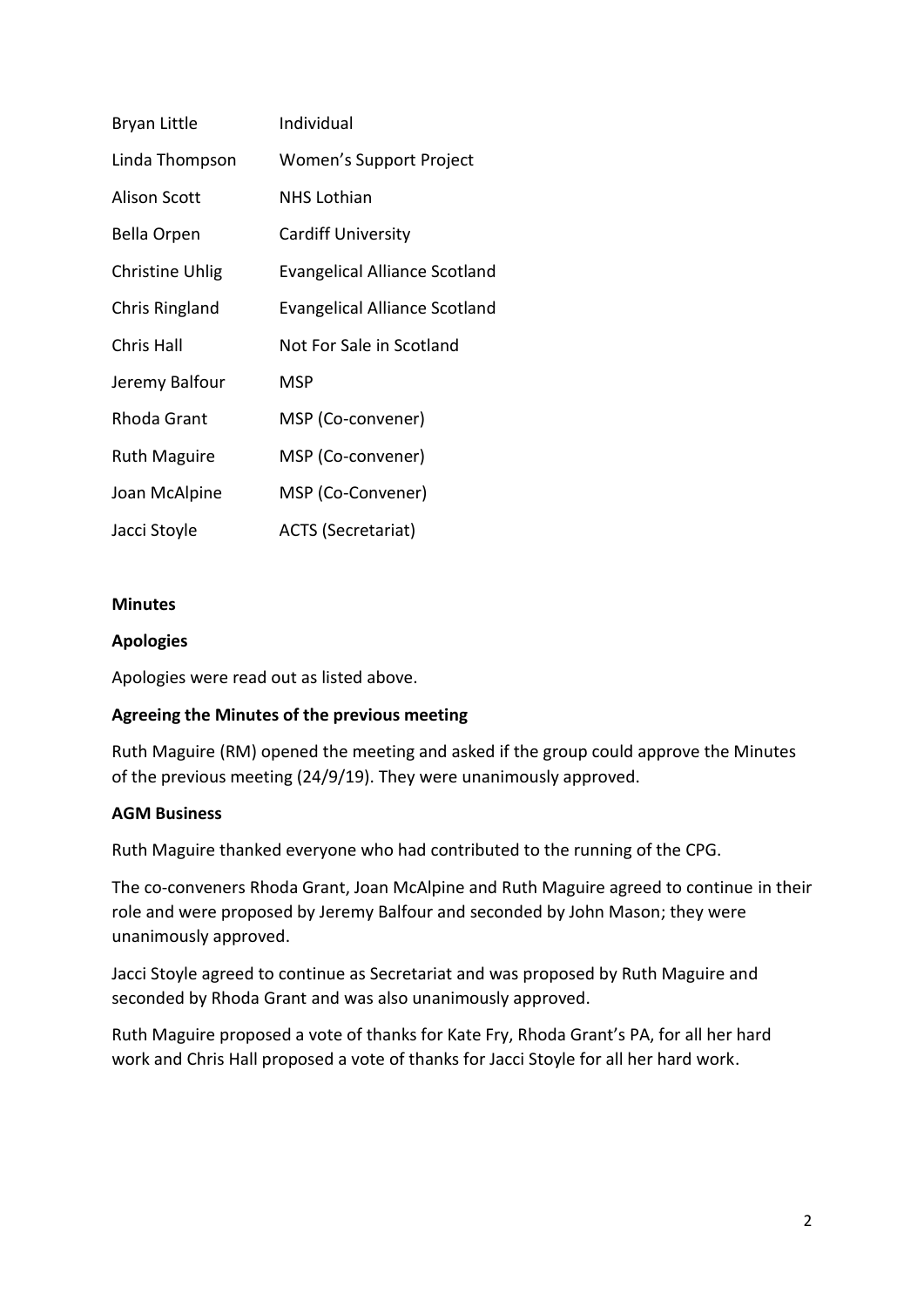#### **Feedback from the MSPs present on any parliamentary progress.**

Jeremy Balfour asked if there had been any feedback from the parliamentary visit.

Jacci Stoyle said it had been discussed at the previous meeting and that she had written a report on the visit and she would send him a copy. She asked Jeremy if he knew about the proposed 20<sup>th</sup> Anniversary Event organised by UK Feminista, which was taking place on the 5<sup>th</sup> December. This event was to be based on the parliamentary visits to Sweden, where there would be a short film of the visits and where the Minister Ash Denham, Rhoda Grant MSP, Mia De Faoite and Diane Robertson Martin CBE would be speaking. She said that the invitations had not yet been received by all the CPG members and asked if the googlepage could be used.

Ruth Maguire said she would speak the UK Feminista and suggest it.

#### **Update on the Exhibition**

Rhoda Grant confirmed that the form had been submitted.

#### **Presentation by Bella Orpen to present the findings of her dissertation:** *The Effect of Prostitution Law on Human Trafficking Inflows*

Ms Orpen gave a power point presentation looking at existing research, the prostitution debate, the theoretical model and the situation in Scotland. Her hypothesis was that making the buying of sex legal increases sex trafficking, but making selling sex legal decreases sex trafficking. She described the Nordic Model and gave the pros and cons for it.

Her empirical conclusions were that:

- making buying sex legal is associated with higher levels of trafficking.
- making selling sex legal is associated with lower levels of trafficking
- the system where buying sex is legal but selling sex is illegal is related to the highest levels of trafficking.

Ms Orpen kindly permitted every CPG member to have a copy of her power point presentation.

There were questions and comments from the group:

Linda Thompson said anonymous tip offs didn't work; it showed that customers can't differentiate between forced and not forced sexual services.

Joan McAlpine said that the Nordic Model only works if sufficient resources are put into it.

Linda Thompson told the group that the Human Trafficking Strategy is going to be reviewed; currently it is insufficiently gendered. In trafficking for CSE the person is the product and therefore the discussion about ethical lines becomes problematic. How do you engage with escort agencies, lap dancing and saunas?